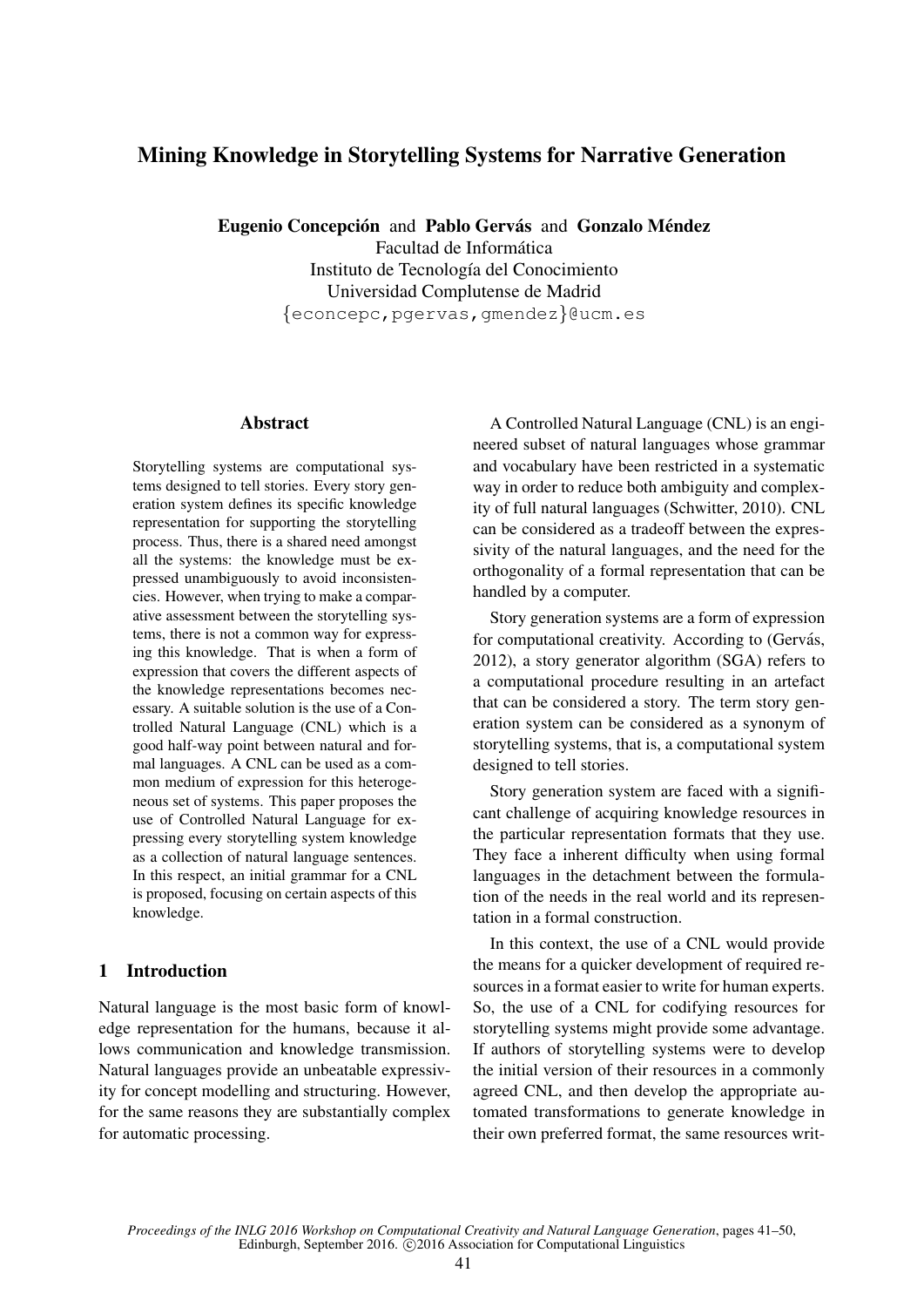

Figure 1: Architecture of the shared CNL-based knowledge base system.

ten in CNL might be of use to researchers developing different storytelling systems. Some previous studies on this matter can be found in (Schwitter, 2010), (Kuhn, 2009), (Power et al., 2009), (Davis et al., 2009), (Fuchs et al., 2008), and (Funk et al., 2007).

Particularly, the use of a CNL for knowledge representation has been documented previously (Kuhn, 2009), and (Barzdins, 2014). In both cases, these precedent works are quite convenient with respect to information extraction of and reasoning with the content of texts.

This paper proposes a model of a Controlled Natural Language understood as a means for mining knowledge from existing storytelling systems.

This process is part of a wider project which aims at the development of a collaborative environment involving several story generation systems.

The purpose of this environment is to establish a co-creation architectural model which allows the involved systems to take advantage of a shared knowledge base and use it for enhancing the quality of the generated texts. The architecture of this system is schematically depicted in the Figure 1. In the current stage of the model, the NLG step is used for translating the system-specific formalisms into the common CNL statements. In the final model, there will be an additional NLG step when generating the refined story.

The thrust of this approach is the use of a CNL as a shared representation for the various knowledge models of the different story generation sys-



Figure 2: Knowledge Mining process applied to Natural Language Generation.

tems. Ideally, every custom representation should be translated into the common CNL for being subsequently employed. In this way, the story generation process will result in a build-up of contributions from different systems. For example, one of the depicted systems, labeled as *Affinities* (Méndez et al., 2016), is specialized in characters interactions and affinities, but it lacks in a deeper enhancement of the narrative discourse, that can be compensated by STellA (León and Gervás, 2011).

The drafted architecture aims at several objectives. Firstly, it intends to establish a collaborative model that allows the free exchange of knowledge between the different storytelling systems in order to develop an iterative improvement process of literary creation. Beside this objective, it promotes the development of a knowledge representation model for creating a common, system-agnostic knowledge base that can be feed in the future with the outcomes of new storytelling systems, without the need to adapt their knowledge representation models.

The scope of this paper relates only to the Natural Language Generation step, as depicted in the Figure 2.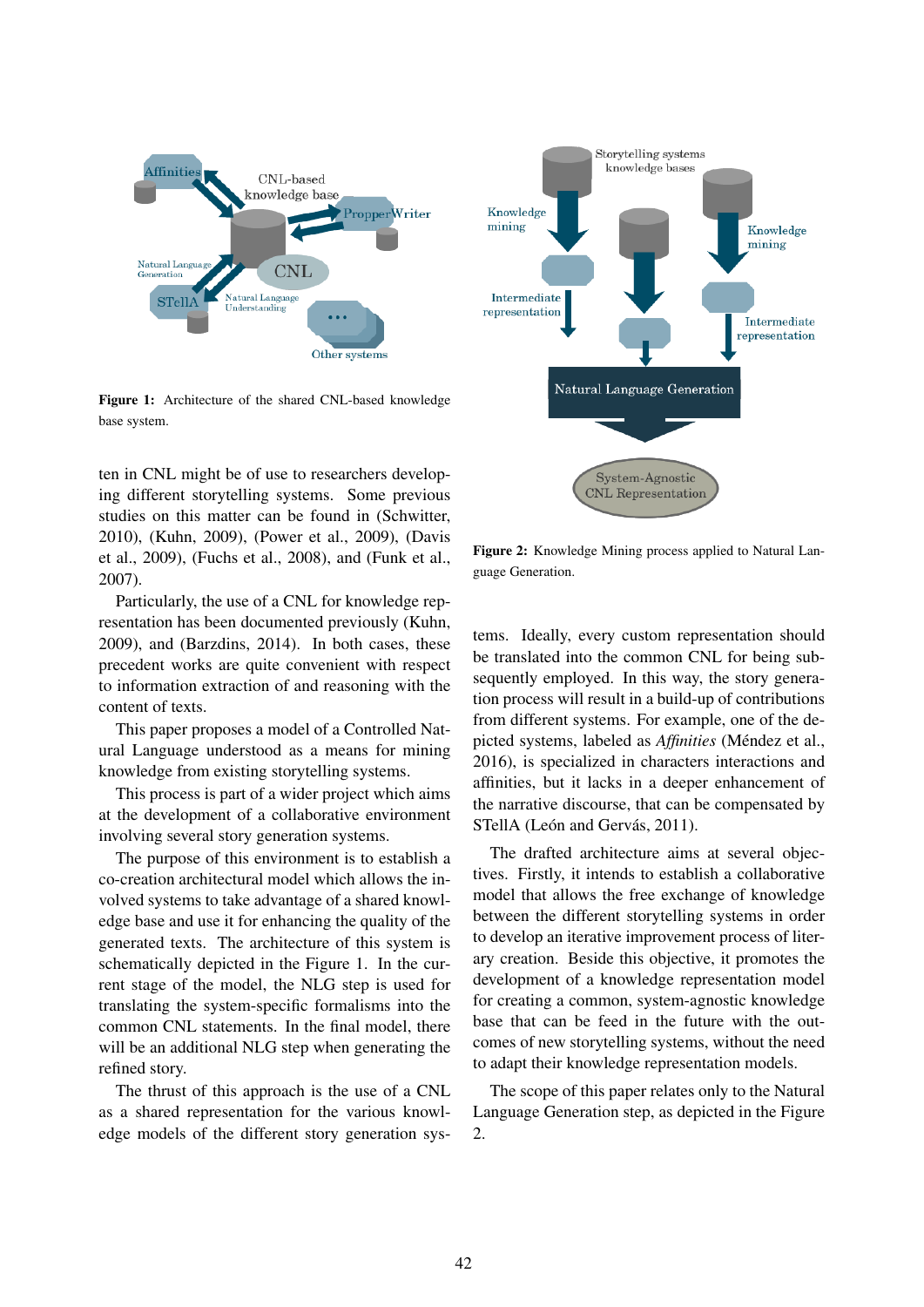### 2 Related Work

#### 2.1 Natural Language Generation

The process of Natural Language Generation has been clearly defined (Reiter et al., 2000), as well as its six distinctive tasks:

- Content Determination: in which the generation system makes a decision concerning the information that will be taken into account for generating the text.
- Discourse Planning: this task involves decisions about how the text should be globally articulated.
- Lexicalisation: in which the generation system makes a choice of the particular words and phrases it considers suitable to convey the semantics of the selected information, in the given natural language and its context.
- Aggregation: this task involves decisions concerning the composition of the generated sentences to form a natural discourse.
- Referring Expression Generation: this task involves the determination of the properties of a given linguistic element, which to be used when the element is mentioned again.
- Surface Realisation: the last task that reviews the text for checking that it presents syntactically, morphologically and orthographically correct sentences in the corresponding natural language.

Many different architectures have been proposed for NLG systems, reflecting the range of different applications and its purposes. Basically, there are two main models of the NLG process: the Abstract Generation System (Bateman, 1997) and the Abstract Referential Model, an outcome of the Reference Architecture for Generation Systems (RAGS) (Cahill et al., 2000) which is aiming at standards for NLG architecture.

### 2.2 Knowledge Representation in Storytelling Systems

From an historical perspective, formal languages have been the most common way of knowledge representation. The reason for using formal languages is simplicity; they have a well-defined syntax, an unambiguous semantics and they are very convenient for automated reasoning. Particularly, in the field of automatic story generation, there is an abundance of examples of this kind.

TALE-SPIN (Meehan, 1977a) was one of the earlier story generators. It was a problem solver, top-down and goal-directed story generation engine. TALE-SPIN generated stories about the inhabitants of a forest taking a collection of characters with their corresponding objectives as inputs. TALE-SPIN found a solution for those characters goals, and wrote up a story narrating the steps performed for achieving those goals.

TALE-SPIN knowledge representation relied on Conceptual Dependency Theory (Schank and Abelson, 1975). It used a set of primitives for representing the problem domain. All its knowledge was expressed as a formal language.

Minstrel (Turner, 1993) was a story generation system that told stories about King Arthur and his Knights of the Round Table. Each story was focused on a moral, which also provided the seed for developing the story.

The knowledge representation in Minstrel used an extension of a Lisp library called Rhapsody. Rhapsody was a tools package for AI program development that provided the user with ways to declare and manipulate simple frame-style representations, and a number of tools for building programs that use them.

Mexica (Perez y Perez, 1999) was developed as a computer model whose purpose was studying the creative process. It generated short stories about the early inhabitants of Mexico. Mexica was a pioneer in that it took into account emotional links and tensions between the characters as a means for driving and evaluating ongoing stories.

Mexica used several knowledge structures for supporting its storytelling model: An actions library, a collection of stories for inspiring the new ones, and a group of characters and locations. The generation process also took several steps, in which data were progressively transformed.

Mexica knowledge management involves several concerns in order to provide a high-quality outcome, in terms of literary production. Its knowledge base included several types of structures for representing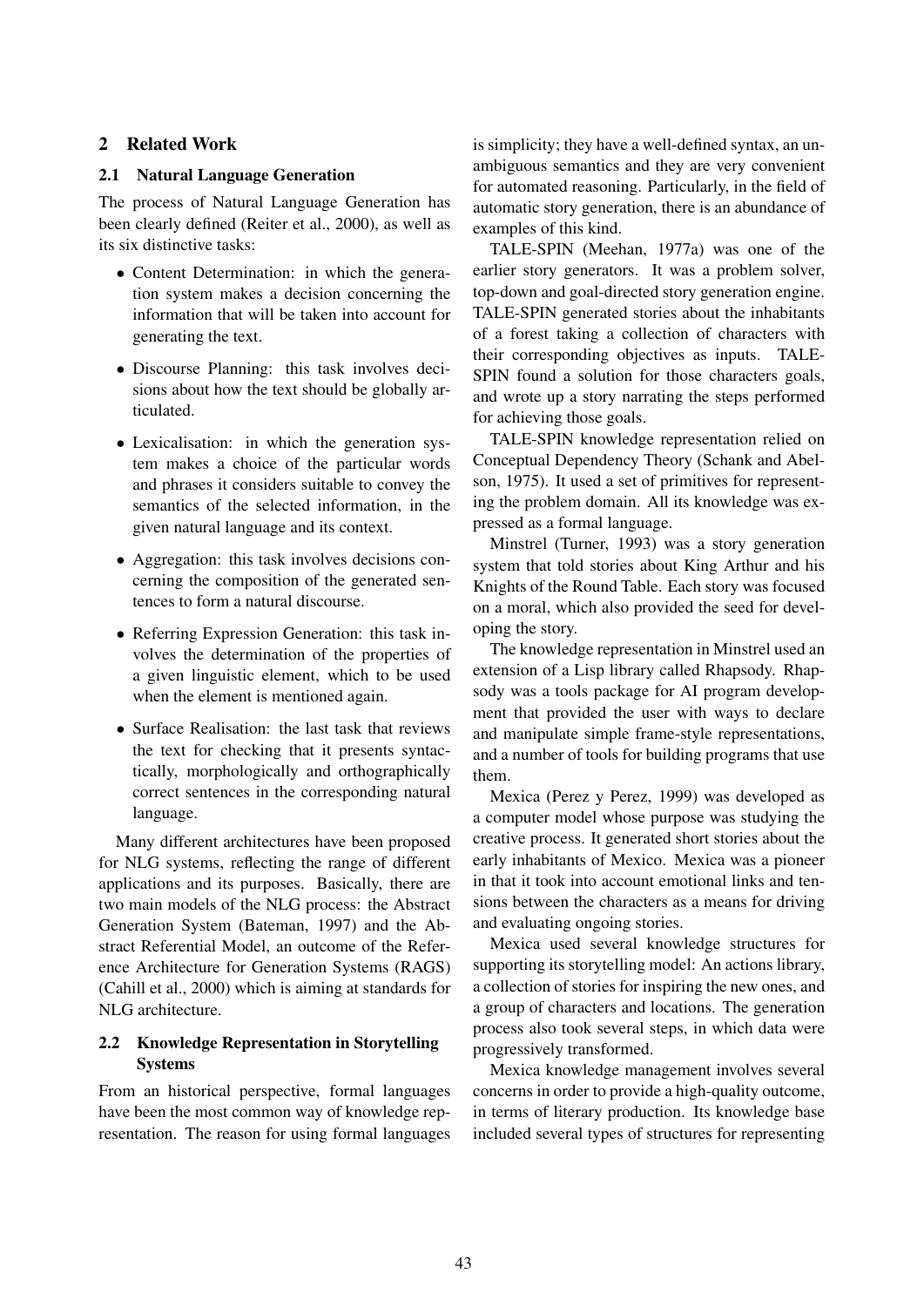things like characters relationships, actions, emotional links, and a literary base composed of previously generated stories.

Brutus (Bringsjord and Ferrucci, 2000) was a system that generated short stories using betrayal as leitmotiv. It had a rich logical model for representing betrayal. This feature allowed it to generate complex stories. A very innovative aspect of Brutus was that it considered the existing body of knowledge about literature and grammar for generating stories.

Brutus structured its knowledge in several layers, including a grammar specific part. So, the process of converting the plot into the final output was carried out by the application of a hierarchy of grammars: story grammars, paragraph grammars and sentence grammars. This hierarchical procedure led to define every story as a sequence of paragraphs which in turn were sequences of sentences.

MAKEBELIEVE (Liu and Singh, 2002) was a short fictional story generation system that used common sense knowledge to generate stories. The user provided a story about a character as initial seed, and then MAKEBELIEVE attempted to continue that story by inferring possible sequences of events that might happen to that character. The system used common sense knowledge about causality and how the world works, mined from the Open Mind Common Sense knowledge base (Singh et al., 2002).

STellA (Story Telling Algorithm) (León and Gervás, 2014) is a story generation system that controls and chooses states in a non-deterministically generated space of partial stories until it finds a satisfactory simulation of events that is rendered as a story.

STellA uses a custom representation for the knowledge it needs. It manages several different structures, including a matrix representation of the world in which characters live, and a set of rules for evaluating the range of results associated to the actions.

#### 2.3 Use of CNLs in Storytelling Systems

There is not a long record of application of CNLs in the context of storytelling.

Inform (Reed, 2010) was a toolset for creating interactive fiction. As from version 7, Inform provided a domain-specific language for defining the

primary aspects of an interactive fiction like the world setting, the character features, and the story flow. The provided domain-specific language used a CNL, similar to Attempto Controlled English (Fuchs et al., 1998).

The StoryBricks (Campbell, 2011) framework was an interactive story design system. It provided a graphical editing language based on Scratch (Resnick et al., 2009) that allowed users to edit both the characters features and the logic that drove their behaviour in the game. By means of special components named story bricks, users could define the world in which characters live, define their emotions, and supply them with items. Story bricks were blocks containing words to create sentences in natural language when placed together. They served to define rules that apply under certain conditions during the development of the story in the game.

In the extended ATTAC-L version (Broeckhoven et al., 2015), authors introduced a model which combined the use of a graphical Domain Specific Modeling Language (DSML) for modelling serious games narrative, ATTAC-L (Broeckhoven and Troyer, 2013), with a CNL to open the use of the DSML to a broader range of users, for which they selected Attempto Controlled English (Fuchs et al., 1998). It allows describing things in logical terms, predicates, formulas, and quantification statements. All its sentences are built by means of two word classes: function words (determiners, quantifiers, negation words, etc.) and content words (nouns, verbs, adverbs and prepositions). The main advantage is that Attempto Controlled English defines a strict and finite set of unambiguous constructions and interpretation rules.

#### 3 Conceptual Basis

Towards the definition of a shared representation, we will review previously the main aspects of the knowledge involved in storytelling systems.

Narrative has different aspects in terms of representation (Gervás and León, 2014), each of which has a different natural structure. Every story generation system focuses in a subset of these aspects and holds them by means of a certain set of data structures that represents the system knowledge. For example, Brutus (Bringsjord and Ferrucci, 2000) and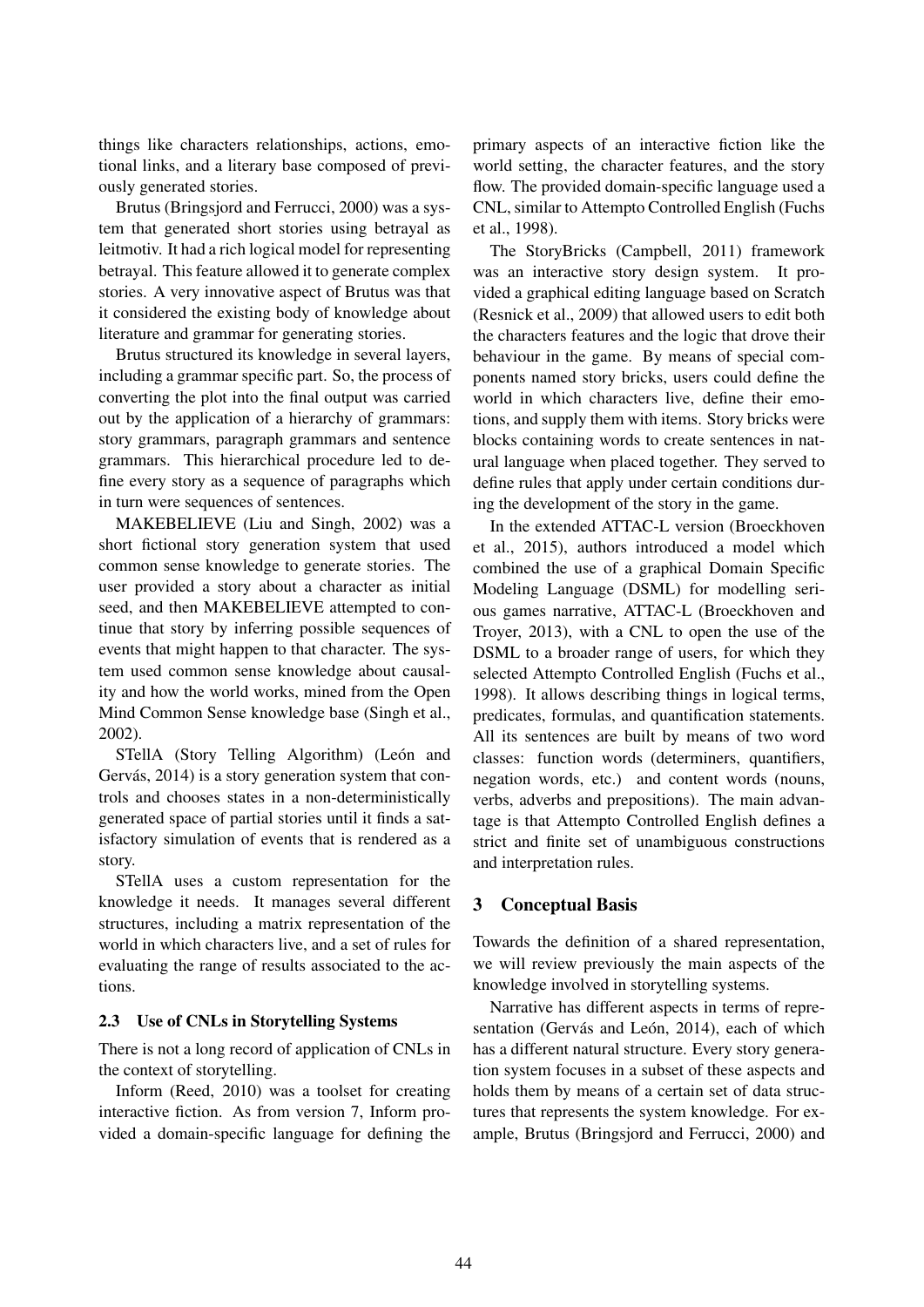Minstrel (Turner, 1993) emphasised the thematic aspect of the narrative, that is the central topic a text treats. Brutus main theme was betrayal, while every Minstrel story started on a moral that was used as the initial seed.

Still on this subject, another relevant conclusion mentioned by (Gervás and León, 2014) is that the same information may be represented through different data structures without affecting its essence, or a data structure can be extended for representing additional types of information. For example, Brutus (Bringsjord and Ferrucci, 2000) used a specific representation for representing the betrayal. Brutus was developed using a logic-programming system called FLEX, which is based on the programming language Prolog. Its knowledge about betrayal was modelled by a set of statements in FLEX, called *frames*. Every frame formalized the essential characteristics of betrayal: the betrayer, the betrayed, the locations, the actions involved, etc. Mexica (Perez y Perez, 1999) used a wider representation of the relationships between the characters, not specifically focused on betrayal. Relations in Mexica are of two types: emotional links and tensions. Emotional links represent affective reactions between characters. They are defined in terms of three attributes: type (love or friendship), valence (positive or negative) and intensity. Tensions represent if there is a conflict between two characters. It is defined by a type (of conflict) and a state (on or off).

In both examples the same narrative aspect is represented differently in every system, but it can be conceptually identified as a shared concern.

#### 3.1 Dimensions of the narrative

For the purpose of this paper, we are considering a previous work of (Gervás and León, 2014), who analysed the most relevant classifications of the story generation systems according to the knowledge they managed, and proposed their own list of suitable dimensions obtained from the different aspects of a narrative:

- The discourse sequence aspect: a sequential discourse of conceptually conveyed items.
- The simulation aspect: a representation of the activity of agents in terms of actions, interac-

tions, mental states, and movement between locations.

- The causal aspect: a structured representation of causal relations between elements in the story.
- The intentional aspect: a representation of the motivations of agents.
- The thematic aspect: a representation of the theme of parts of the story.
- The emotional aspect: a representation of the emotions involved in or produced by the story.
- The authorial aspect: a representation of the intentions of the author.
- The narrative structure aspect: representations of the story in terms of narratological concepts of story structure.

### 3.2 Considerations for grammar definition

In addition to these semantic aspects, the proposed CNL grammar definition should meet the common requirements expressed by (Kuhn, 2010):

- Concreteness: CNL grammars should be fully formalized and interpretable by computers.
- Declarativeness: CNL grammars should not depend on a concrete algorithm or implementation.
- Lookahead Features: CNL grammars should allow for the retrieval of possible next tokens for a partial text.
- Anaphoric References: CNL grammars should allow for the denition of nonlocal structures like anaphoric references.
- Implementability: CNL grammars should be easy to implement in different programming languages.
- Expressivity: CNL grammars should be suffciently expressive to express CNLs.

One of the major challenges that faces the target representation is to provide a unambiguous formalism while keeping Natural Language expressiveness.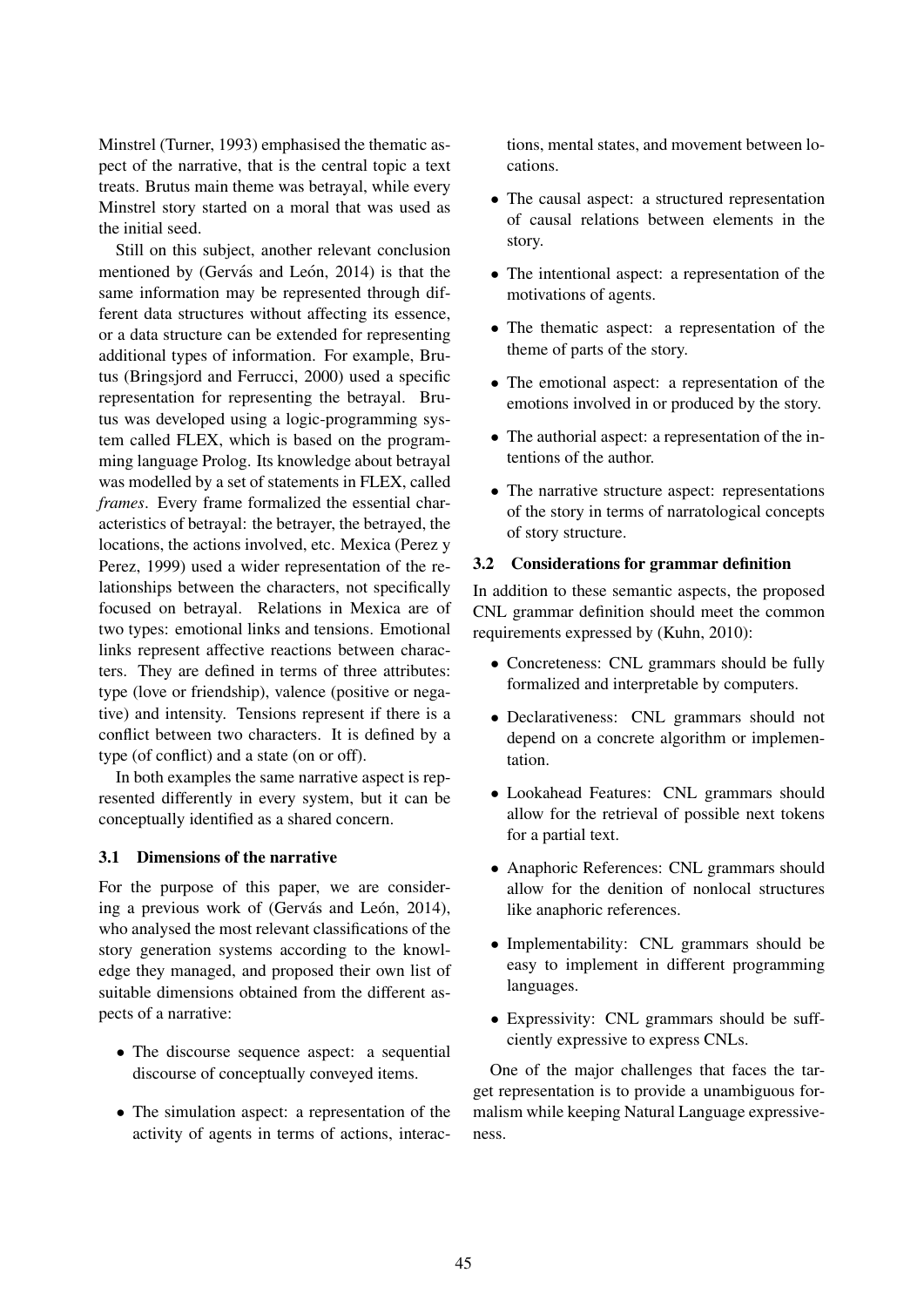# 4 A proposed representation for the narrative dimension

The dimension considered firstly in the CNL grammar is the narrative aspect. It focuses on identifying the underlying structure of the narrative, understood as the framework that supports the inner consistency of the story. From a procedural point of view, the narrative aspect defines the actions performed in order to enhance this skeleton, providing a progressively enriched narrative as a result. This dimension can be traced in the knowledge representation of several of the referred systems (Meehan, 1977b; Dehn, 1981; Turner, 1993; Perez y Perez, 1999; León and Gervás,  $2014$ )

As noted by (Gervás and León, 2014), a different fundamental aspect of narrative is the fact that it can be analyzed in terms of recurring structures that articulate its main ingredients into abstractions that allow its description at a higher level than simple enumerations of events. Along this same line, Propp work (Propp, 1968) is an effort for systematizing the representation of this aspect.

Lang works provided a very interesting step forward to this matter (Lang, 1999) by developing a declarative model for simple narratives. This model described stories in terms of a sequence of events, trying to provide a combined response to the two traditional approaches: declarative and procedural. In the declarative approach the generated text fits a structure that has been defined before (Rumelhart, 1975). By contrast, in the procedural approach, the text was modelled according to a creation process that emulated human authors (Lebowitz, 1985; Turner, 1993).

### 4.1 Story structure

The proposed structure for representing stories is conceptually based on previous work (Lang, 1999), in the sense of a story is composed by a setting and an episode list, which both have temporal intervals associated with them.

Every episode can be expressed as a N-tuple composed of four elements:

- An initiating event
- An emotional response on the part of the protagonist
- An action response on the part of the protagonist
- An outcome or state description which holds at the conclusion of the episode

# 4.2 Vocabulary definition

The vocabulary provides the terms for sustaining the conceptual model of every specific dimension. Each dimension can be considered as a domain itself, understood as a unit composed by a cohesive set of interconnected concepts. These concepts are provided by a collection of domain terms and their relations. So, they are the building units for expressing the knowledge relevant for the considered dimensions. In order to formalize this structure, the vocabulary is defined as follows:

- A *term* designates a significant knowledge entity that can be represented by a common noun or a noun phrase.
- A *name* designates unambiguously a significant entity that represents a single thing. It is typically a proper name, referring a character, a place, an object, etc.
- A *verb* designates a relationship, situation, or action involving one or more terms or names. The verbs are both the richest and the most complex elements of the vocabulary. A verb can be expressed in an active or a passive form. Verbs can also be qualified by modal verbs, so they can communicate probability, ability, permission, obligation and advice.
- An *adverbial* serves for expressing the circumstances involving the action defined by the verb. It is an optional part of the sentence.

### 4.3 Grammar definition

The expression *Subject + Verb* defines an attribution or a state related to the Subject, that is a placeholder for a Term or a Name.

The combination *Subject + Verb + Object* defines a semantic relationship and has two placeholders filled by Terms/Names. The particular case of the verb to be must be considered as a typical expression for building descriptions.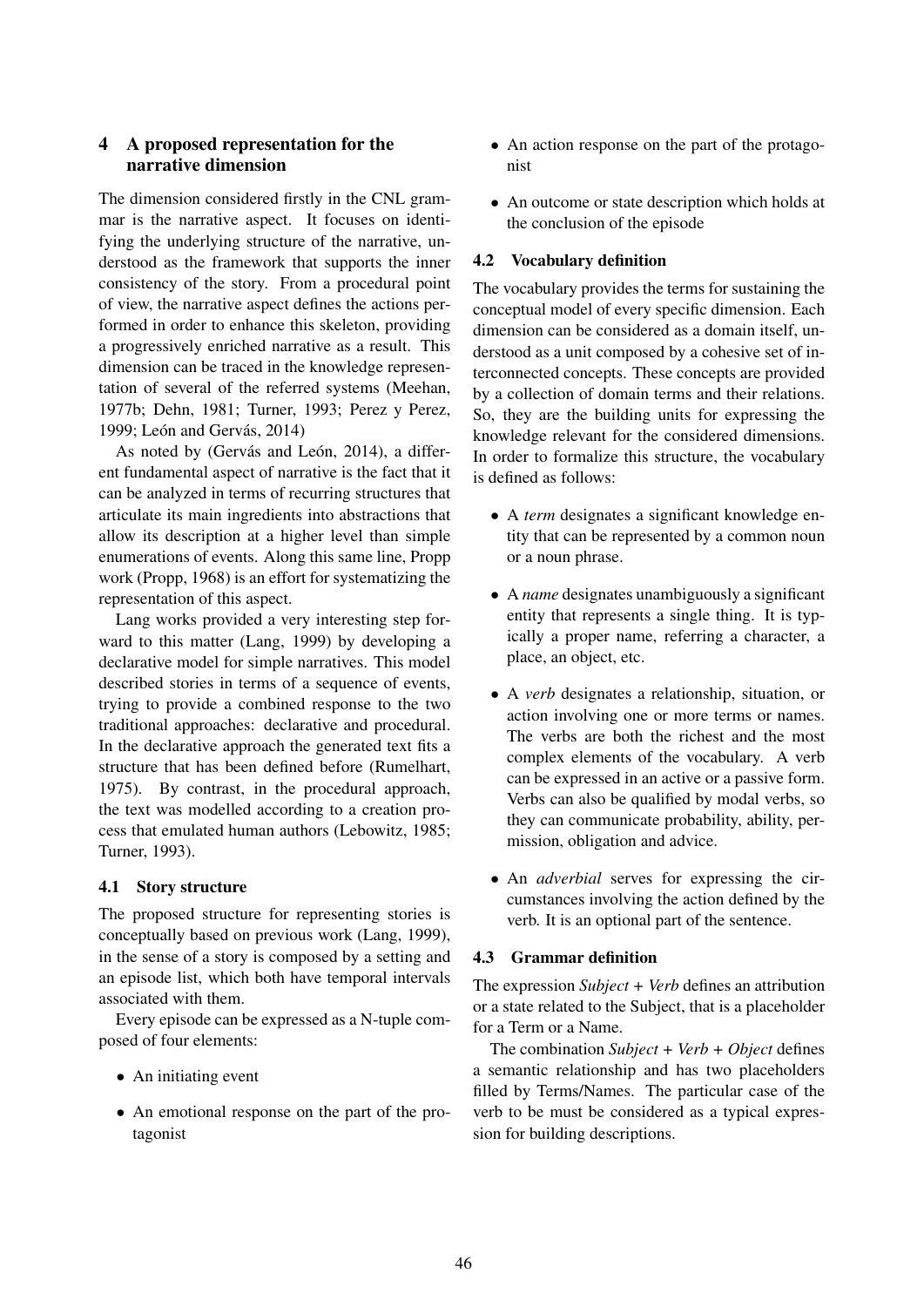The combination *Subject + Verb +* [*Adverbial*] *+ Object* defines an action performed over an object. The action defined by the verb can be better put into context by means of adverbials. These can be used for expressing the circumstances in which action takes place.

Sentences can be combined in order to create compound sentences or subordinate clauses.

The sentence will be expressed in a declarative manner. For example, the following statement shows a complete case:

*The main character finds accidentally a clue that allows him to finish his research*.

The CNL grammar defines a collection of syntax rules and constrains for representing the knowledge as statements. It presupposes the existence of a vocabulary because it addresses the *terms* and *verbs* defined in the vocabulary. The general structure of every statement is composed of four parts: the initiating event, an optional part that expresses a change in the subject emotions, another optional part that expresses the actions taken by the subject, and a ending sentence that expresses the outcome.

So far, we have presented the general pattern of the grammar. It is a set of rules which allow going from a simple to a reasonably complex structure. This last point can be reached by means of connectives. The noun phrases can also be combined and qualified using different quantifications and prepositional phrases, but always with the certainty that it will produce sentences that are grammatically correct.

# 5 A proposed representation for the simulation dimension

Another relevant aspect of narrative is the representation of characters, their behaviour, and the expression of their mental state, their relations with one another, their motivations, and their beliefs. The simulation aspect has been frequently highlighted as the leitmotiv for the representation of narratives in some approaches to story generation (Lebowitz, 1985; Bringsjord and Ferrucci, 2000). Such approaches usually focus on representing characters and rules that may govern their behaviour and interaction.

### 5.1 Modelling the affinity

The simulation aspect refers to the characterization of the persona in terms of the interaction between each other. That is, this aspect covers a wide scope that ranges from the definition of characters attributes and traits, to the delimitation of their affinities. Naturally, this also relates to the way in which the characters interact with each other and the actions they perform motivated by the result of such interactions. The affinity aspect have been studied by several authors and systems (Imbert and De Antonio, 2005; Si et al., 2006; Méndez et al., 2016). The present work is related to the system developed by (Méndez et al., 2016). Usually, the authors apply an affinity factor for modelling the way in which social interaction affects the behaviour of the characters with each other. In other cases, affinity is affected by other factors, such as social obligations and characters goals. An additional aspect of affinity to keep in mind is that it is not symmetrical. Given two characters, their mutual affinity is likely to be dissimilar.

There are several possible ways for expressing the affinity between two characters. A first option is the use of a collection of symbolic values that allow reasoning about them and the ongoing simulation, but that difficult the operation. On the other hand, the use of numeric values makes easier operating with them, but hinders understanding the evolution of the simulation.

With a view to representing the affinity in terms of Natural Language, the simpler choice is to use a collection of adjectives that represent a range of numeric values.

In the referred model (Méndez et al., 2016), authors have modelled additionally four levels of affinity according to four different kinds of affinity: *foe* (no affinity), *indifferent* (slight affinity), *friend* (medium affinity) and *mate* (high affinity). These values can be suitable for expressing it in a first approach.

### 5.2 Vocabulary definition

As stated previously, the vocabulary provides the terms for defining the model of the corresponding dimension. In the domain of the simulation, the vocabulary is defined as follows: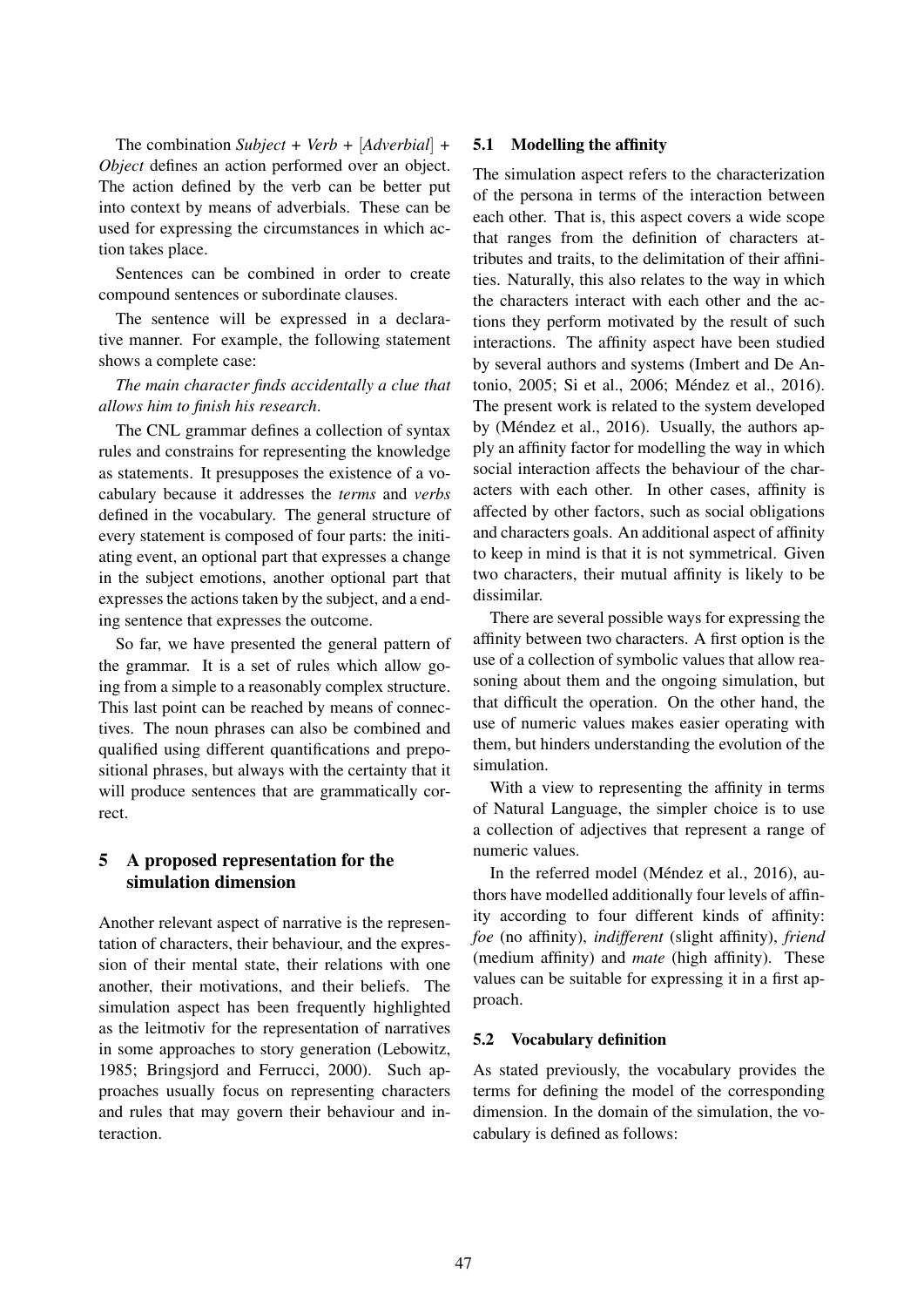- A *term* designates a significant knowledge entity that can be represented by a common noun or a noun phrase. It is exactly as defined in the context of narrative structure.
- A *name* designates unambiguously a significant entity that represents a single thing. It is exactly the same entity as in the case of the narrative structure.
- A *verb* states a feature, a trait, or an action involving one or more terms or names. The verb in the simulation aspect provides basically a definition or an action performed by a character

#### 5.3 Grammar definition

The simulation aspect is defined in terms of characters' traits and interactions. These special features need a specific way of being represented.

In this regard, the CNL created for expressing all these dimensions will contain basically sentences for describing traits and attributing features. It will also be a language for describing actions and interaction. So, the grammar for formalizing it is composed of expressions of the following kind: *Subject + Verb + Attribute* or: *Subject + Verb + Object*.

In the first case, the expression reflects the definition of a trait or a feature. The *attribute* will be represented by means of a *term*. The *verb* will typically be the *to be* and *to have*.

In the second case, the verb expresses an action. The character, that is the subject, performs some action that affects something or someone. So, the *object* can be either a *term* or a *name*.

This last type of expression can also be used for defining the affinity between characters, so there will be sentences like: *John is a friend of Mary*.

#### 6 Conclusions and future work

This paper proposed the application of a CNL for eliciting and exchanging knowledge between story generation systems as a means of collaborative generation of stories. It also discusses a model for generating this CNL automatically from different knowledge representation formalisms. As explained above, there have been precedents of the use of CNL in the interactive storytelling domain with satisfactory results.

The aim of the proposed representation is to help bridging the variety of knowledge representation in a simple and formal way. The proposed syntax has been defined by a formal grammar but the resulting expressions keep a human-friendly nature.

In this paper, the developed work is centred on two dimensions of the knowledge: the story structure dimension and the simulation dimension. This is just one part of the needed multi-aspectual representation. As mentioned above, there are some other dimensions that must be addressed in future versions of the CNL: the authorial aspect, the emotional aspect, the intentional aspect and the theme aspect.

The future work will be focused on completing the set of the grammar generation rules for expressing these remaining aspects of knowledge involved in storytelling. This work will provide a completely expressive representation that hold co–creation between storytelling systems.

Benchmarking this work can really be complex, and will probably involve a shared effort with other research groups. So, we are working on proposing a shared task in which to compare the quality of stories generated by different systems using the same initial knowledge base. Collaborators will be provided with a grammar definition of a CNL that represents the narrative aspects mentioned in the previous section, along with a set of initial situations written using this grammar from which to generate different stories using the same CNL. They will be required to use as much information as possible in order to generate rich stories that cover one or more of the previously described narrative aspects. These stories must be expressed in the same CNL used to describe the initial situation so that, hypothetically, the output of a system might feed another system in order to provide more details about some of the aspects that may have been left uncovered by previous generators, following a co–creation process where a system can strengthen the weaknesses of another. The outcome of this collaborative process is expected to provide the means to develop an enhanced story creation model.

#### Aknowledgements

This work was partially supported by the projects WHIM (611560) and ConCreTe (611733), funded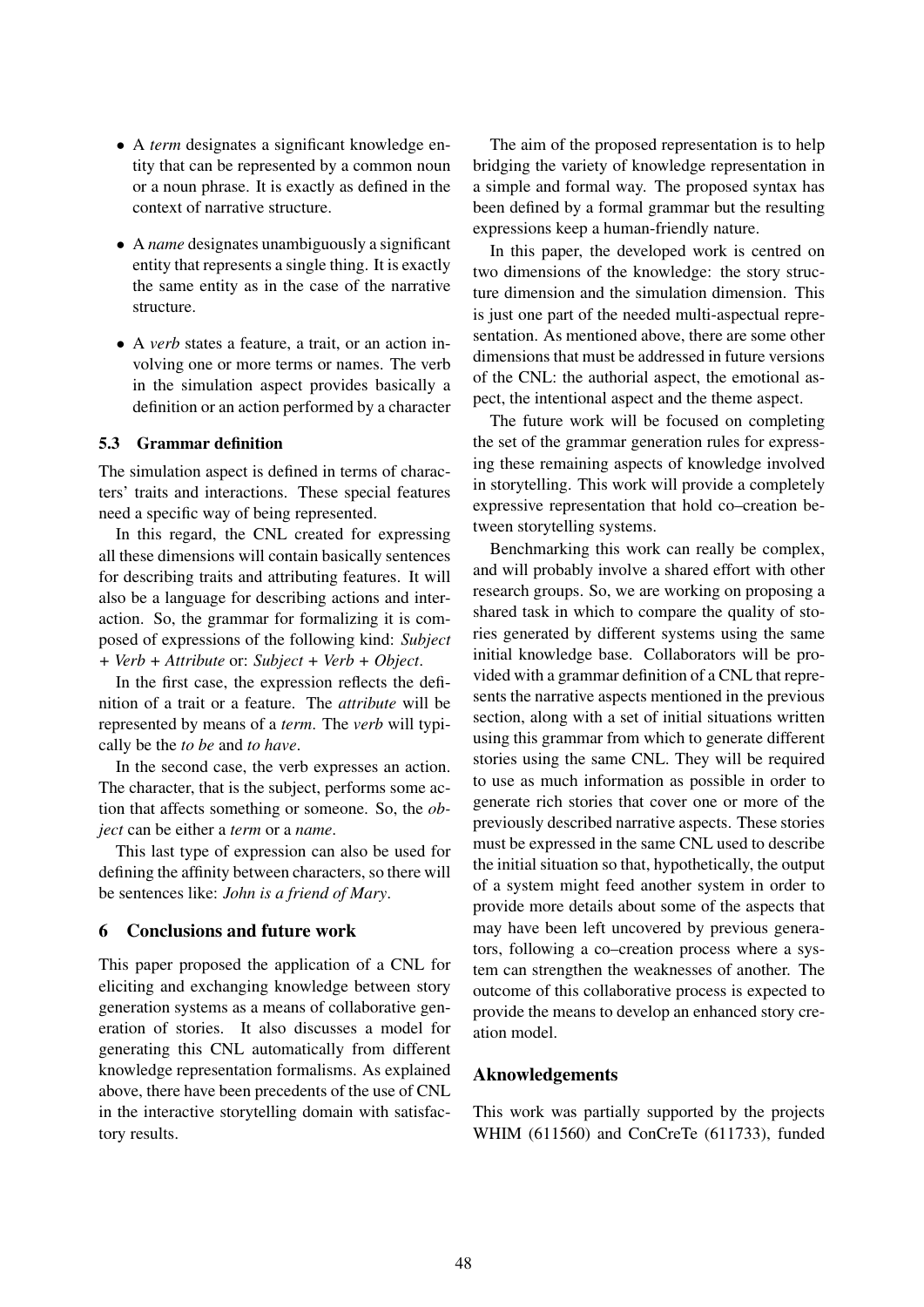by the European Commission under FP7, the ICT theme, and the Future Emerging Technologies (FET) program.

### References

- Guntis Barzdins. 2014. Framenet cnl: A knowledge representation and information extraction language. In *International Workshop on Controlled Natural Language*, pages 90–101. Springer.
- John A Bateman. 1997. Enabling technology for multilingual natural language generation: the kpml development environment. *Natural Language Engineering*, 3(01):15–55.
- Selmer Bringsjord and David A Ferrucci. 2000. Artificial intelligence and literary creativity: Inside the mind of brutus, a storytelling machine. *Computational Linguistics*, 26(4).
- Frederik Van Broeckhoven and Olga De Troyer. 2013. Attac-l: A modeling language for educational virtual scenarios in the context of preventing cyber bullying. In *2nd International Conference on Serious Games and Applications for Health*, pages 1–8. IEEE, May.
- Frederik Van Broeckhoven, Joachim Vlieghe, and Olga De Troyer. 2015. Using a controlled natural language for specifying the narratives of serious games. In *8th International Conference on Interactive Digital Storytelling, ICIDS 2015*, pages 142–153.
- Lynne J Cahill, Christy Doran, Roger Evans, Rodger Kibble, Chris Mellish, Daniel S Paiva, Mike Reape, Donia Scott, and Neil Tipper. 2000. Enabling resource sharing in language generation: an abstract reference architecture. In *LREC*. Citeseer.
- MacGregor Campbell. 2011. A new way to play: Make your own games. *New Scientist*, 211(2829):21.
- Brian Davis, Pradeep Varma, Siegfried Handschuh, Laura Dragan, and Hamish Cunningham. 2009. Controlled natural language for semantic annotation. In *The Semantic Web: Research and Applications*, pages 816–820. Springer.
- Natlie Dehn. 1981. Story generation after tale-spin. In *IJCAI*, volume 81, pages 16–18.
- Norbert E Fuchs, Uta Schwertel, and Rolf Schwitter. 1998. Attempto controlled englishnot just another logic specification language. In *Logic-based program synthesis and transformation*, pages 1–20. Springer.
- Norbert E Fuchs, Kaarel Kaljurand, and Tobias Kuhn. 2008. Attempto controlled english for knowledge representation. In *Reasoning Web*, pages 104–124. Springer.
- Adam Funk, Valentin Tablan, Kalina Bontcheva, Hamish Cunningham, Brian Davis, and Siegfried Handschuh.

2007. *Clone: Controlled language for ontology editing*. Springer.

- P. Gervás and C. León. 2014. The need for multiaspectual representation of narratives in modelling their creative process. In *5th Workshop on Computational Models of Narrative*, OASIcs-OpenAccess Series in Informatics.
- P. Gervás. 2012. Story generator algorithms. In *The Living Handbook of Narratology*. Hamburg University Press.
- Ricardo Imbert and Angélica De Antonio. 2005. An emotional architecture for virtual characters. In *Virtual Storytelling. Using Virtual Reality Technologies for Storytelling*, pages 63–72. Springer.
- Tobias Kuhn. 2009. *Controlled English for knowledge representation*. Ph.D. thesis, Faculty of Economics, Business Administration and Information Technology of the University of Zurich.
- Tobias Kuhn. 2010. Codeco: A practical notation for controlled english grammars in predictive editors. In *Controlled Natural Language*, pages 95–114. Springer.
- Raymond Lang. 1999. A declarative model for simple narratives. In *Proceedings of the AAAI fall symposium on narrative intelligence*, pages 134–141.
- Michael Lebowitz. 1985. Storytelling and generalization. In *Seventh Annual Conference of the Cognitive Science Society*, pages 100–109.
- Carlos León and Pablo Gervás. 2011. A top-down design methodology based on causality and chronology for developing assisted story generation systems. In *Proceedings of the 8th ACM conference on Creativity and cognition*, pages 363–364. ACM.
- Carlos León and Pablo Gervás. 2014. Creativity in story generation from the ground up: Nondeterministic simulation driven by narrative. In *5th International Conference on Computational Creativity, ICCC*.
- Hugo Liu and Push Singh. 2002. Makebelieve: Using commonsense knowledge to generate stories. In Rina Dechter and Richard S. Sutton, editors, *AAAI/IAAI*, pages 957–958. AAAI Press / The MIT Press.
- James R. Meehan. 1977a. Tale-spin, an interactive program that writes stories. In *In Proceedings of the Fifth International Joint Conference on Artificial Intelligence*, pages 91–98.
- James R Meehan. 1977b. Tale-spin, an interactive program that writes stories. In *IJCAI*, volume 77, pages 91–98.
- Gonzalo Méndez, Pablo Gervás, and Carlos León. 2016. On the use of character affinities for story plot generation. In *Knowledge, Information and Creativity Support Systems*, pages 211–225. Springer.